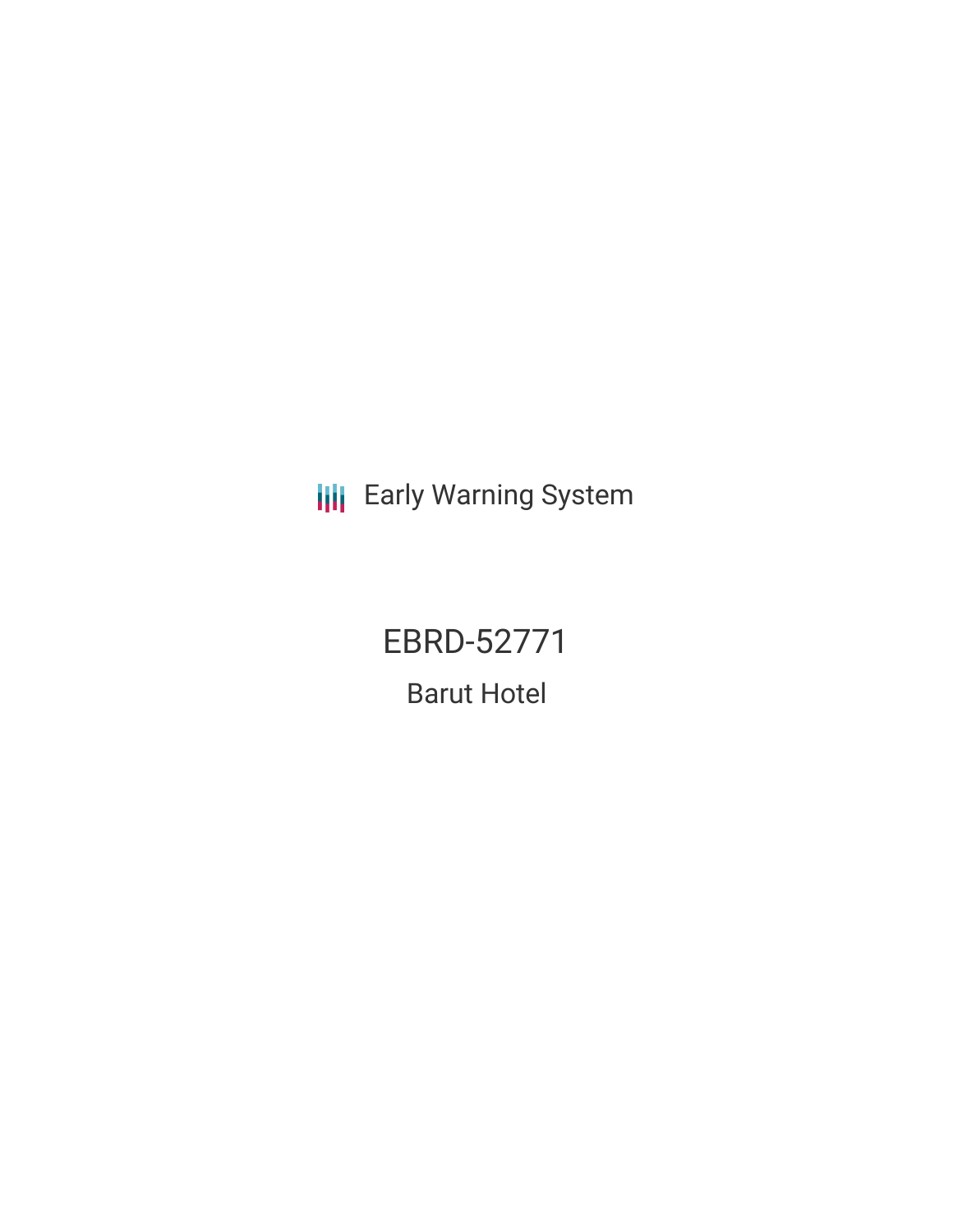

# **Quick Facts**

| <b>Countries</b>               | Turkey                                                  |  |  |  |  |
|--------------------------------|---------------------------------------------------------|--|--|--|--|
|                                |                                                         |  |  |  |  |
| <b>Financial Institutions</b>  | European Bank for Reconstruction and Development (EBRD) |  |  |  |  |
| <b>Status</b>                  | Active                                                  |  |  |  |  |
| <b>Bank Risk Rating</b>        | B                                                       |  |  |  |  |
| <b>Voting Date</b>             | 2021-10-05                                              |  |  |  |  |
| <b>Borrower</b>                | BARTU TURZIM YATIRIMLARI AS                             |  |  |  |  |
| <b>Sectors</b>                 | Finance, Industry and Trade                             |  |  |  |  |
| <b>Investment Type(s)</b>      | Loan                                                    |  |  |  |  |
| <b>Investment Amount (USD)</b> | \$28.90 million                                         |  |  |  |  |
| <b>Project Cost (USD)</b>      | \$29.00 million                                         |  |  |  |  |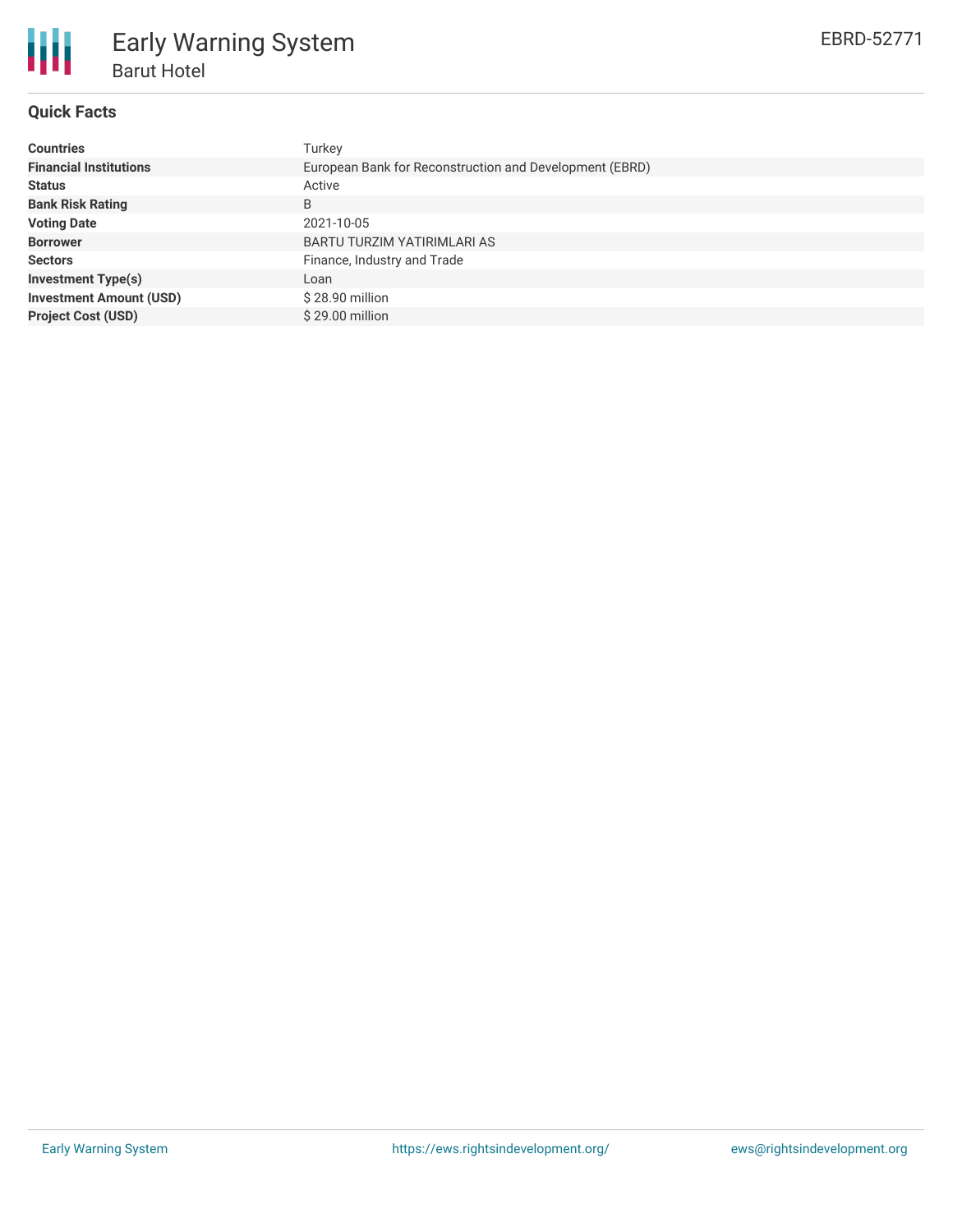

## **Project Description**

Under this project, it would be provided loan to Bartu Turizm Yatirimlari A.S as the Covid-19 response support. The main objectives is to provide relief to strain on the Company's cash flow with a long amortization schedule and hence help it withstand the impact of the ongoing COVID-19 pandemic.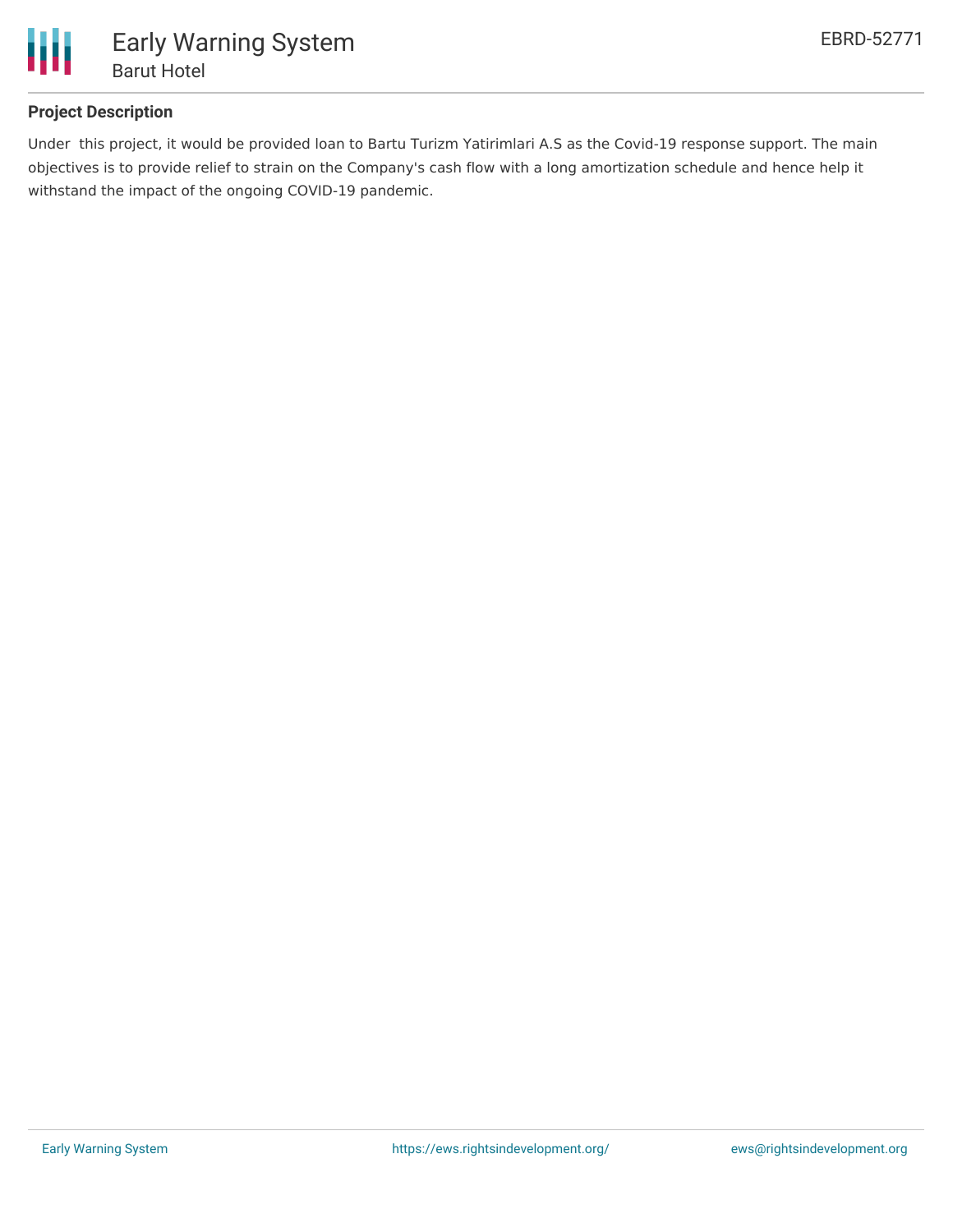

### **Investment Description**

European Bank for Reconstruction and Development (EBRD)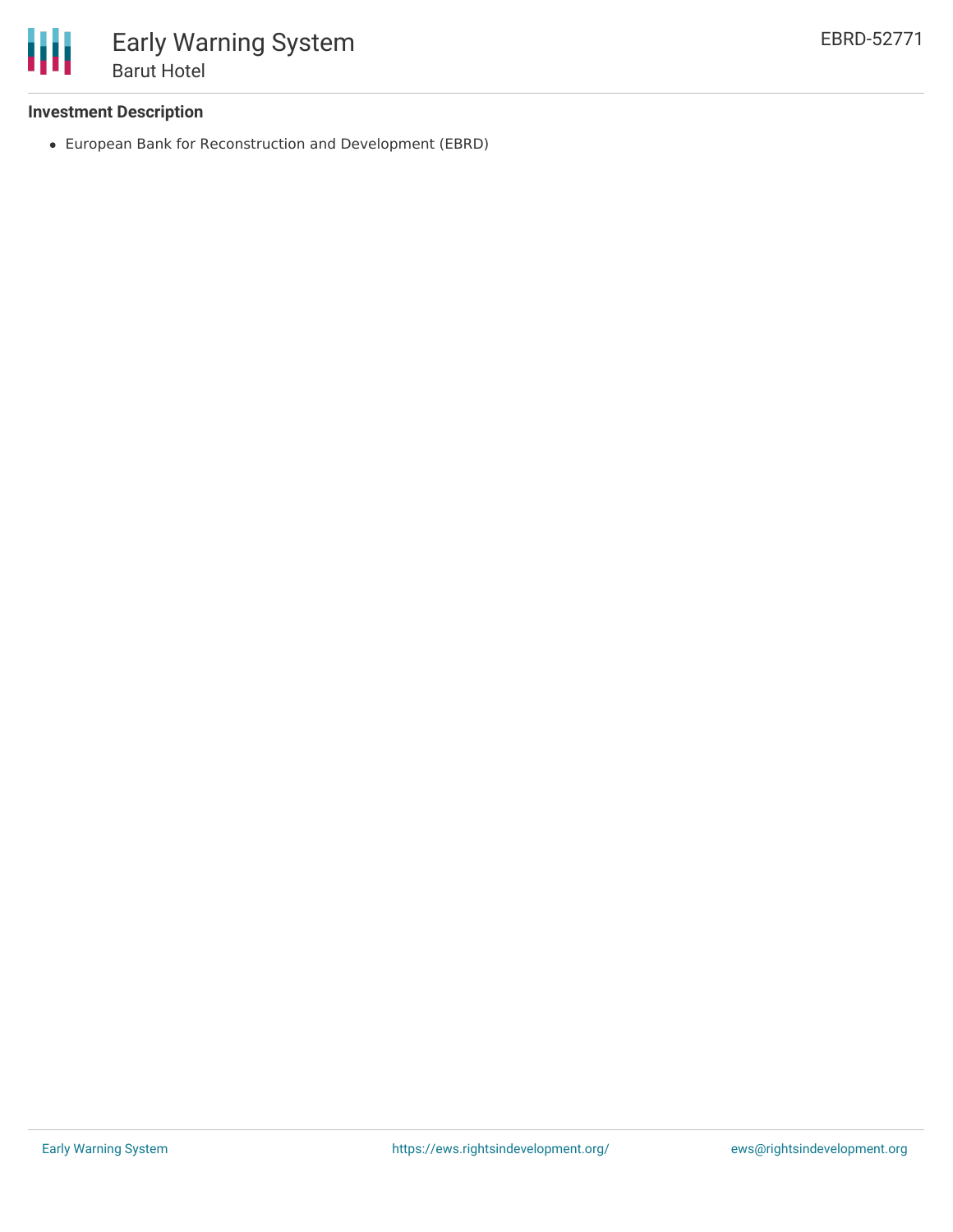



| <b>Private Actor 1</b> | <b>Private Actor</b><br><sup>1</sup> Role | <b>Private Actor</b><br>l Sector. | <b>Relation</b> | <b>Private Actor 2</b>      | <b>Private Actor</b><br>2 Role | <b>Private Actor</b><br>2 Sector |
|------------------------|-------------------------------------------|-----------------------------------|-----------------|-----------------------------|--------------------------------|----------------------------------|
|                        | $\overline{\phantom{a}}$                  | $\overline{\phantom{a}}$          |                 | BARTU TURZIM YATIRIMLARI AS | Client                         | Industry and Trade               |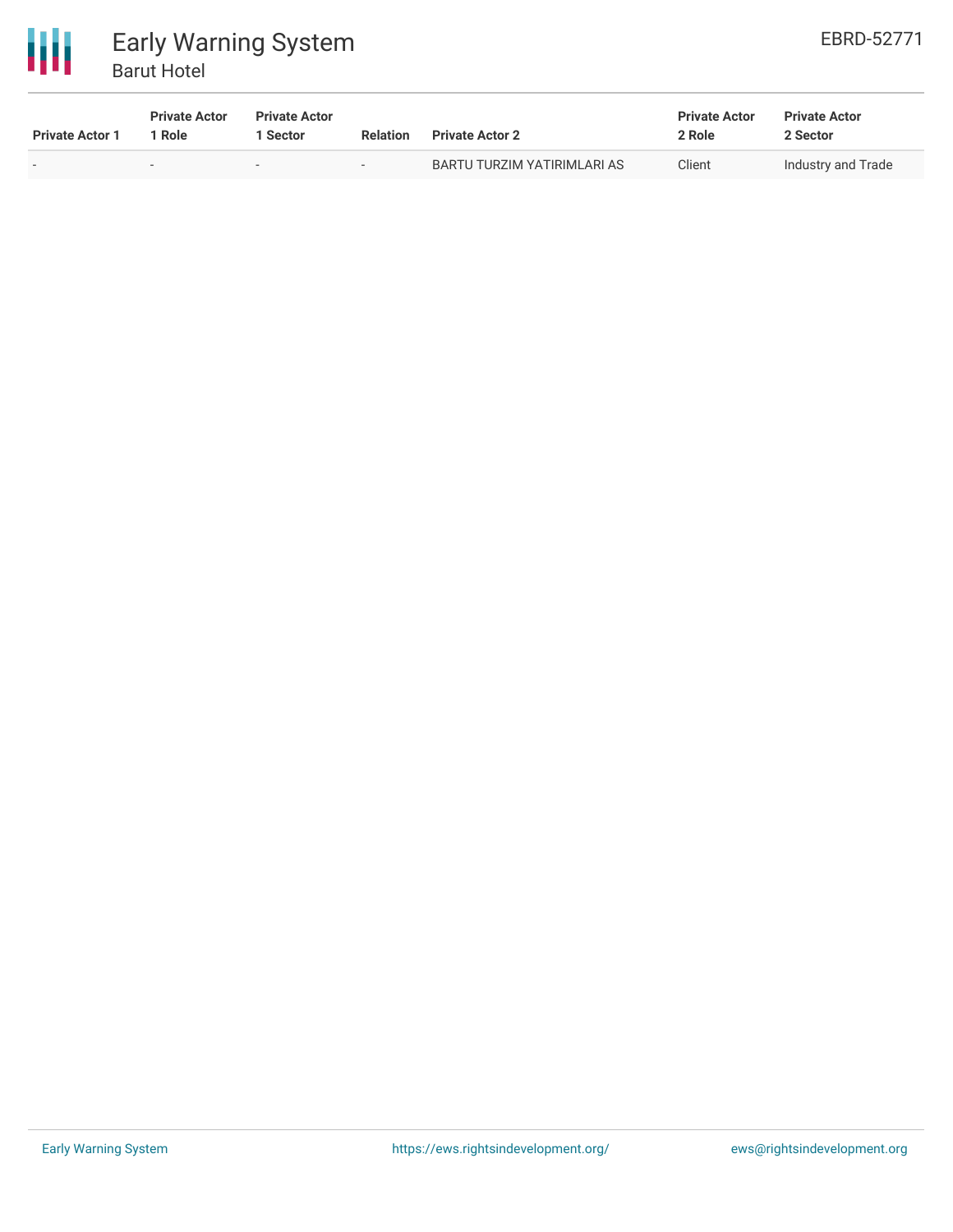## **Contact Information**

#### **COMPANY CONTACT INFORMATION**

Ilker Orgunilker.orgun@baruthotels.com+90 242 310 99 61www.baruthotels.comSirinyali; Mah. Lara Cad. No: 24 Akra Otel Muratpasa/ANTALYA

#### **ACCESS TO INFORMATION**

You can request information by emailing: accessinfo@ebrd.com or by using this electronic form: <https://www.ebrd.com/eform/information-request>

#### **ACCOUNTABILITY MECHANISM OF EBRD**

The Project Complaint Mechanism (PCM) is the independent complaint mechanism and fact-finding body for people who have been or are likely to be adversely affected by an European Bank for Reconstruction and Development (EBRD)-financed project. If you submit a complaint to the PCM, it may assess compliance with EBRD's own policies and procedures to prevent harm to the environment or communities or it may assist you in resolving the problem that led to the complaint through a dialogue with those implementing the project. Additionally, the PCM has the authority to recommend a project be suspended in the event that harm is imminent.

You can contact the PCM at: pcm@ebrd.com or you can submit a complaint online using an online form at: [http://www.ebrd.com/eform/pcm/complaint\\_form?language=en](http://www.ebrd.com/eform/pcm/complaint_form?language=en)

You can learn more about the PCM and how to file a complaint at: [http://www.ebrd.com/work-with-us/project-finance/project](http://www.ebrd.com/work-with-us/project-finance/project-complaint-mechanism.html)complaint-mechanism.html